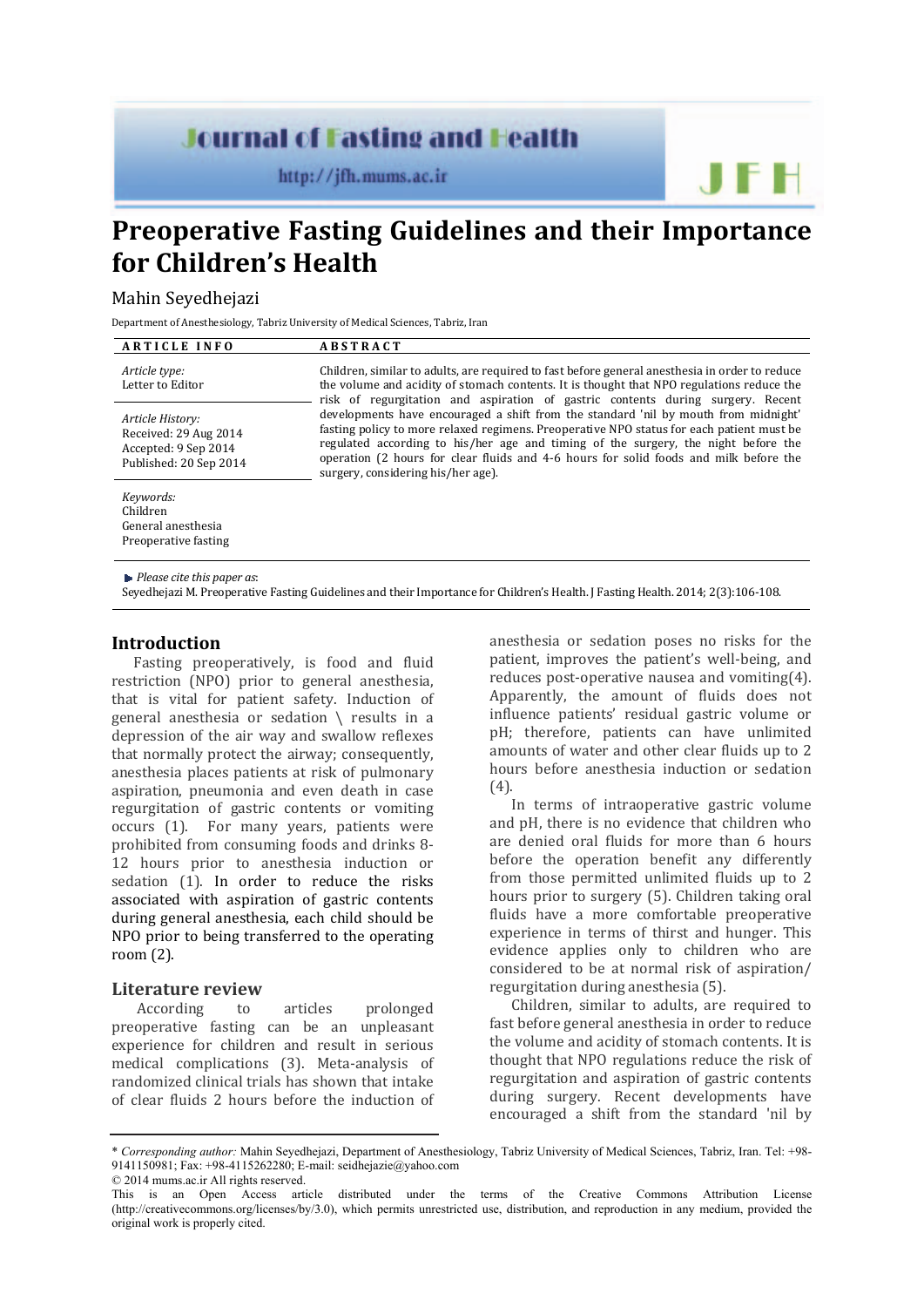mouth from midnight' fasting policy to more relaxed regimens (5).

Application of this guideline has been slow due to doubts about the duration of total fasting and type/amount of permitted intake (5). However, studies have shown that postoperative nausea is associated with prolonged fasting (6). Some other studies have suggested that short periods of fasting are safe for children and even allow children to consume clear fluids and solid foods 2, 4 and 6 hours prior to operation, respectively (7, 8).

Despite the changes in fasting guidelines, most children, who are candidates for surgery, have yet to withstand long periods of fasting. If we could simply take some non-pharmacological steps to keep children alert after the surgery (e.g., by following fasting guidelines without prolonged fasting), we could decrease postoperative complications (9).

As one survey claimed, preoperative hydration of patients is significantly effective in patient's recovery since it reduces complications (e.g., nausea and vomiting) and results in earlier hospital discharge (10). This study also showed that administration of a carbohydratecontaining serum prior to the operation is significantly effective in patient's recovery after the operation (10). In another study, Seyedhejazi and colleagues (11) reported that infiltration of bupivacaine and clonidine in children, undergoing tonsillectomy, is more effective than single intravenous injection of fentanyl in terms of reducing intraoperative and postoperative pain; this approach is also safer regarding the intraoperative complications.

 Another study stated that shorter preoperative fasting duration, along with suitable, controlled feeding in patients has a significant effect on reducing postoperative pain; this intervention could increase patients' resistance (particularly children) to postoperative nausea and vomiting (12). A meta-analysis of randomized controlled trials demonstrated that intake of clear fluids 2 hours before the induction of anesthesia or sedation poses no risks for the patient (13), improves patient's well-being and reduces postoperative nausea and vomiting (14).

The amount of fluids does not appear to have an impact on patients' residual gastric volume or pH (15); therefore, children may have unlimited intake of water and other clear fluids up to 2 hours before anesthesia induction or sedation (4).

The majority of patients, especially children, fast for longer periods, compared to the fasting duration recommended by the guidelines of Association of Anesthetists of Great Britain and Ireland (AAGBI), American Society of Anesthesiologists (ASA), Royal College of Anesthetists (RCOA) and Royal College of Nursing (RCN).

#### **Conclusion**

In fact, anesthesiologists, surgeons or operating room nurses are not inclined to revise their schedules or order a light meal/fluid, whenever the surgery is delayed. Anesthesiologists, surgeons and nurses need to revise and discuss the scheduled lists every day in the operating room and resuscitate the patients, accordingly. In addition, their awareness should be raised regarding the current problems and adverse effects of prolonged fasting (16).

In our center, Tabriz Children Hospital, anesthesia residents ensure an appropriate preoperative NPO status for each patient according to his/her age and timing of the surgery, the night before the operation (2 hours for clear fluids and 4-6 hours for solid foods and milk before the surgery, considering his/her age).

#### **References**

- 1. Brady M, Kinn S, Stuart P. Preoperative fasting for adults to prevent perioperative complications. Cochrane Database Syst Rev. 2003; 4:CD004423.
- 2. Hamid SK, Selby IR, Sikich N, Lerman J. Vomiting after adenotonsillectomy in children: a comparison of ondansetron, dimenhydrinate, and placebo. Anesth Analg. 1998; 86(3):496–500.
- 3. Hamid S. Pre-operative fasting a patient centered approach. BMJ Qual Improv Report. 2014; 2: doi:10.1136/bmjquality.u605.w1252
- 4. Perioperative fasting in adults and children an RCN guideline for the multidisciplinary team. Clinical practice guidelines, RCN publications, 2005. Available from: http://www.rcn.org.uk/\_\_ data/assets/pdf\_file/0009/78669/002779.pdf
- 5. Brady M, Kinn S, Ness V, O'Rourke K, Randhawa N, Stuart P. Preoperative fasting for preventing perioperative complications in children. Cochrane Database Syst Rev. 2009; 4:CD005285.